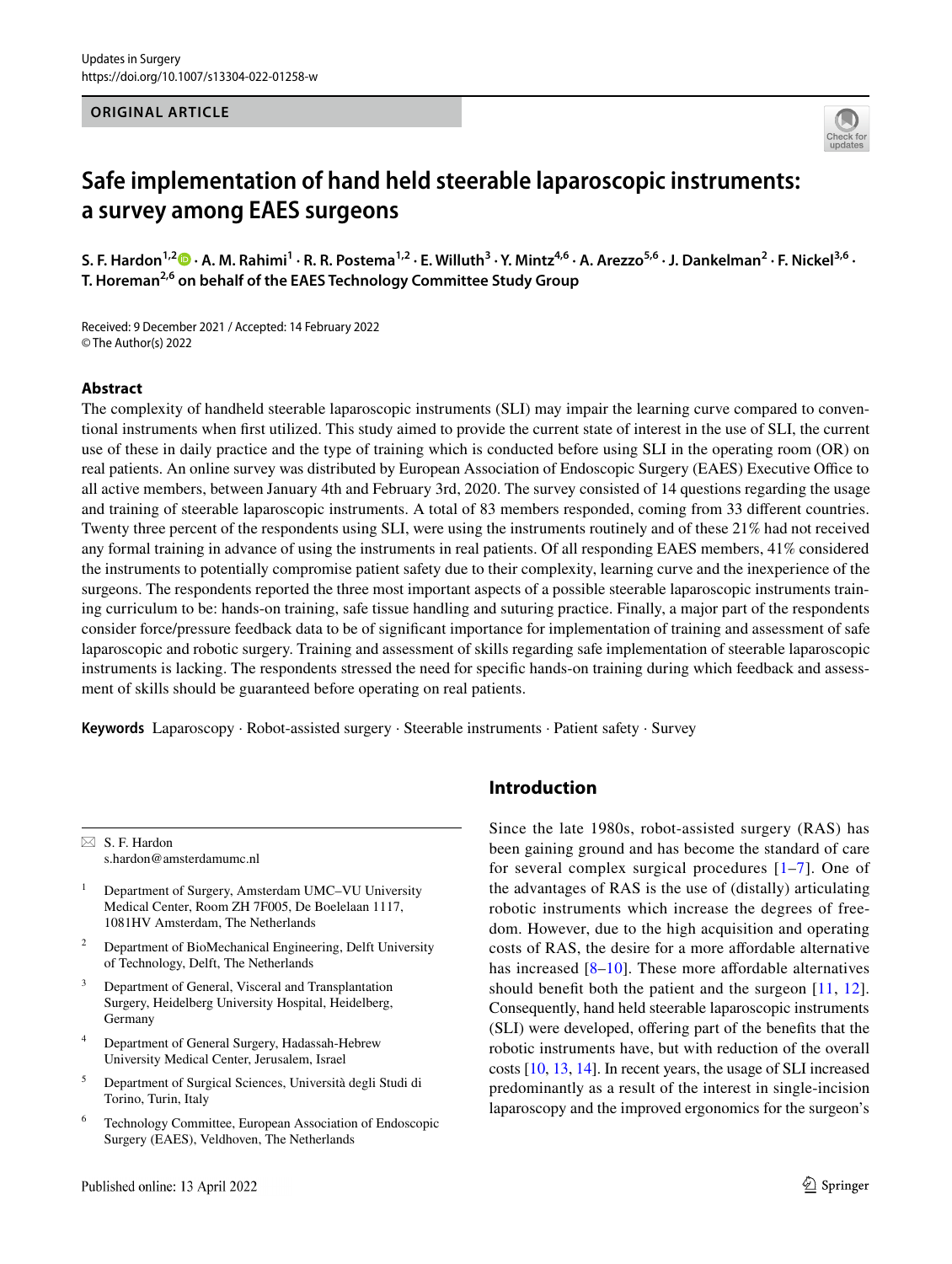#### <span id="page-1-0"></span>**Table 1** Survey questions

Q1. Are you interested in using steerable (handheld) instruments during your procedure? (*yes/no/other*)

Q2. How often did you try a new steerable laparoscopic instrument in the operating room (OR)? (*0–5 times, 5–10 times, 10–20 times,*>*20 times*) Q3. What was the name/brand of the instrument? By which company was it manufactured?

Q4. Did you receive any specifc training in advance of using a steerable instrument in the OR? (*yes/no*)

Q5. If so, what type of training did you receive before using the instrument in the OR?

(*Demonstration by instructor, theoretical (eLearning, instruction form, booklet), hands-on box training, VR training, Cadaver training, proctoring in the OR, other than the above mentioned, I did not receive any specifc training*)

Q6. Based on your expert opinion, do you see any potential risks in using steerable instruments in complex laparoscopic procedures? (*yes/no/ other*)

Q7. Please provide three aspects of training we should mainly focus on, in case of training with new steerable instruments:

Q8. Do you think it is important to use force/pressure data as measures for safe laparoscopic surgery during assessment in and outside the OR? (Please specify: *yes/no*)

Q9. Do you think it would be good or necessary to have tissue force/pressure data integrated during robot-assisted surgery (e.g., da Vinci) for training and/or for clinical routine? (Please specify: *yes/no*)

Q10. Do you actually use steerable instruments routinely? If so, during what kind of procedures it is most benefcial to use these compared to conventional laparoscopic instruments? (Please specify: *yes/no*)

Q11. What is your profession?

Q12. What is your nationality?

Q13. What is your gender?

Q14. If a course or training for safe use of steerable instruments was organized by the EAES during the 2020 congress in Poland, would you be interested in attending it? (*yes/no/other)*

hand compared to conventional laparoscopic instruments [\[15–](#page-5-8)[18\]](#page-5-9).

The benefts and drawbacks of steerable instruments have been extensively reported in previous studies [\[15](#page-5-8), [18–](#page-5-9)[20](#page-5-10)]. Steerable instruments improve the range of motion and increase the degrees of freedom. Furthermore, by increasing the degree of freedom the physical strain and musculoskeletal pain of the surgeon's upper extremities decreased. [\[15,](#page-5-8) [21,](#page-5-11) [22](#page-5-12)]. Training courses with box trainers and virtual reality trainers using conventional laparoscopic instruments improve surgical skills [\[23](#page-5-13)–[26\]](#page-5-14). However, the complexity of the SLI may result in a more shallow learning curve and, therefore, may require additional training to pursue mastery of skills. The angular amplifcation of the instrument tip and the more complex handle controls due to the increased degrees of freedom could overwhelm the surgeon and cause an initial longer training process [\[21](#page-5-11), [27](#page-5-15)].

The aim of this study consisted of surveying members of the European Association of Endoscopic Surgery (EAES) to analyze and provide the current state of interest in the usage of steerable instruments. Moreover, we determined the current perceptions and use of the steerable instruments in daily practice and the type of training which has been conducted prior to using the instruments during laparoscopic surgery.

# **Methods**

An online survey was conducted using a questionnaire designed and distributed by the European Association of Endoscopic Surgery (EAES) Executive Office to all active members of the EAES. The survey was conducted between January 4th and February 3rd, 2020. The survey consisted of 14 questions, presented in Table [1](#page-1-0), regarding the usage and training of steerable laparoscopic instruments. Furthermore, the questions were designed to determine the opinion regarding objective assessment of the surgical performance with steerable instruments. GraphPad (Prism 9.0.0, San Diego, California USA) was used for frequency distribution and to generate the graphs. This anonymous survey was exempt from IRB approval.

#### **Results**

A total of 83 (out of 3582) active members, of whom 80 were practicing surgeons, responded. The respondents originated from 33 countries, with the highest proportion from the Netherlands (14%), Italy (11%) and the United Kingdom (6%). The respondents held a position either as a surgeon  $(94\%)$ , a fellow  $(1\%)$ , or a resident  $(5\%)$ .

The vast majority of 75 participants (90%) was interested in using SLI during surgery in the OR (Fig. [1\)](#page-2-0). Of the respondents, 61 (74%) had previously utilized a new SLI in the OR, but less than 5 times, 9 (11%) responded 5–10 times,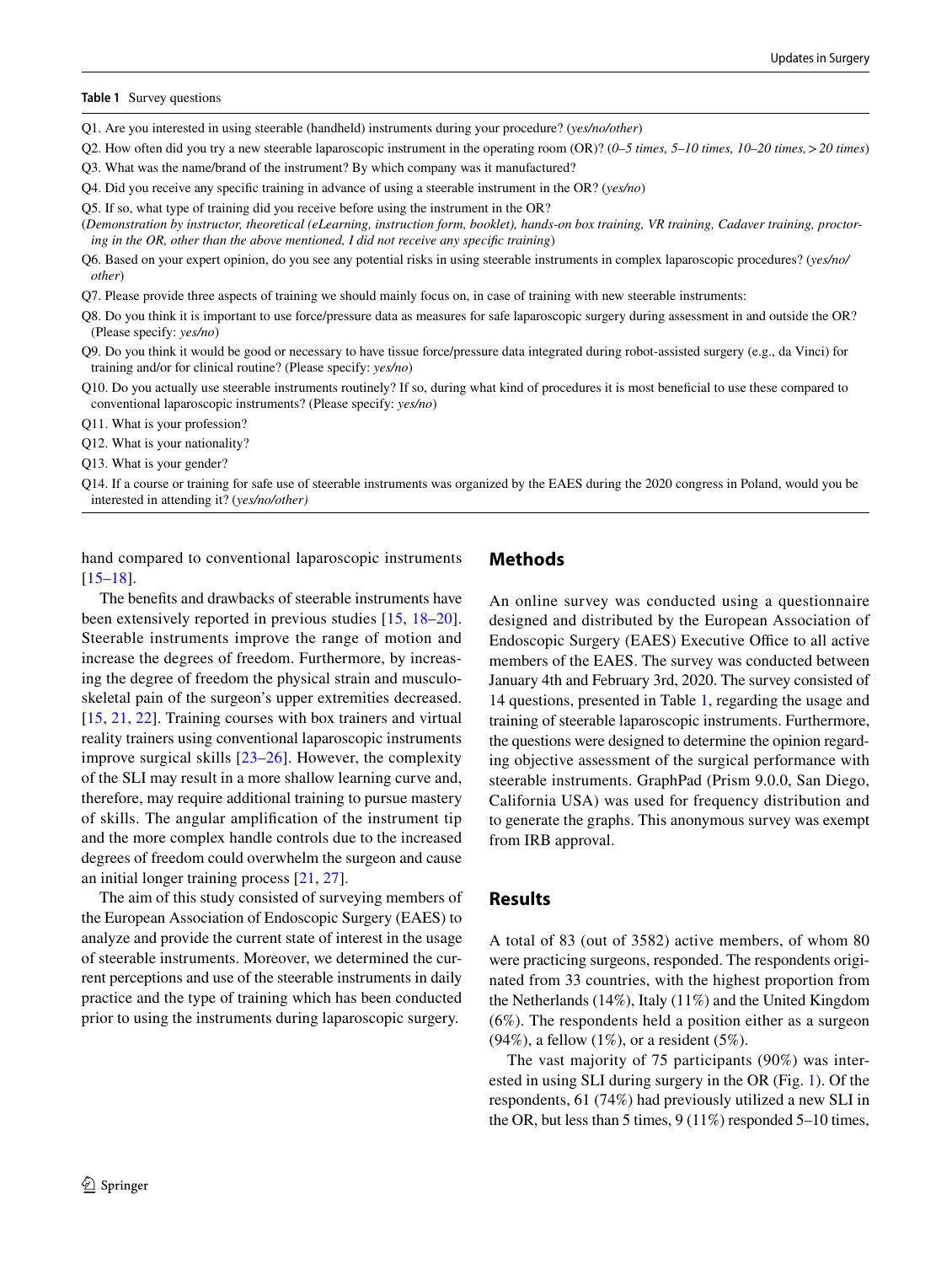

Total=83

<span id="page-2-0"></span>**Fig. 1** Percentage of respondents interested in steerable instruments

and 12 (15%) confrmed they had used SLI more than 20 times in the OR (Fig. [2\)](#page-2-1).

Of all surgeons who used SLI in the OR, 23% used it routinely, and most commonly to perform colorectal surgery procedures. When asked about the brand and company of the previously used SLI, the members responded with 23 diferent brands and companies, of which 17% Karl Storz SE & Co. KG (Tuttlingen, Germany), 17% Medtronic plc (Dublin, Ireland), 14% Alphatron Surgical B.V. (Rotterdam, The Netherlands) and 10% Tuebingen Scientifc Medical GmbH (Tuebingen, Germany) were the most common (Fig. [3\)](#page-3-0).

Twenty three percent of the respondents using SLI, were using SLI routinely and of this group twenty one percent had not received any specifc training in advance of using the SLI in the OR (Fig. [4\)](#page-3-1). If the participant had received training, the three most common types of training consisted



<span id="page-2-1"></span>**Fig. 2** Amount of times the steerable laparoscopic instruments were used on patients by the respondents using SLI

of: demonstration by instructor (34%), hands-on box training (31%) and theoretical training (eLearning, instruction form or booklet) (17%) (Fig. [5](#page-3-2)). Regarding potential risks of SLI concerning patient safety, 46% of the respondents foresaw no risk. Yet, 41% of respondents considered patient safety to be compromised with the introduction of SLI. The most frequent argument given for no risk was that before using SLI training is essential and only a good trained surgeon should perform surgery with steerable instruments and thus reducing the risk. The most common mentioned reason for potential risks consisted of the difficult and shallow learning curve and the lack of experience of the surgeons.

The three most reported aspects of training for steerable laparoscopic instruments were tissue handling, hands-on training and suturing practice. Fifty respondents (60%) reported that force/pressure data, with regard to tissue handling skills, is of signifcant importance for the assessment of safe laparoscopic surgery in and outside of the OR. In addition, 56 out of 83 respondents (67%) answered that it is necessary to have force/pressure data integrated during robotic surgery for training and/or clinical routine.

Below listed the most frequently mentioned manufacturers and instruments (Fig. [3\)](#page-3-0), a short example that was provided by the respondents and the number (%) of users.

1. Karl Storz SE & Co. KG (Tuttlingen, Germany) (Fig. [3A](#page-3-0)), Articulating Needle Holder (17%).

2. Medtronic plc (Dublin, Ireland) (Fig. [3B](#page-3-0)), Covidien SILS™ Stitch articulating suturing device (17%).

3. Alphatron Surgical B.V. (Rotterdam, The Netherlands) (Fig. [3C](#page-3-0)), FlexDex system (14%).

4. Tuebingen Scientifc Medical GmbH (Tuebingen, Germany) (Fig. [3D](#page-3-0)), Radius surgical system (10%).

5. B. Braun (Melsungen, Germany) (Fig. [3E](#page-3-0)), Caiman® 5 Articulating Maryland (3%).

6. Deam Products B.V. (Roden, The Netherlands) (Fig. [3F](#page-3-0)), LaproFlex (3%).

7. Johnson & Johnson (New Brunswick, New Jersey, United States) (Fig. [3G](#page-3-0)), ENSEAL G2 Articulating Tissue Sealer (3%).

# **Discussion**

This study, conducted with an questionnaire among EAES members, provided insight and perceptions regarding the implementation and adoption of SLI. Moreover, the results indicate to what extent specifc skills for SLI have been trained and assessed before operating on real patients. The vast majority of the respondents had interest in using steerable instruments. However, only a small fraction was using the steerable laparoscopic instruments routinely. Furthermore, twenty one percent of this group did not receive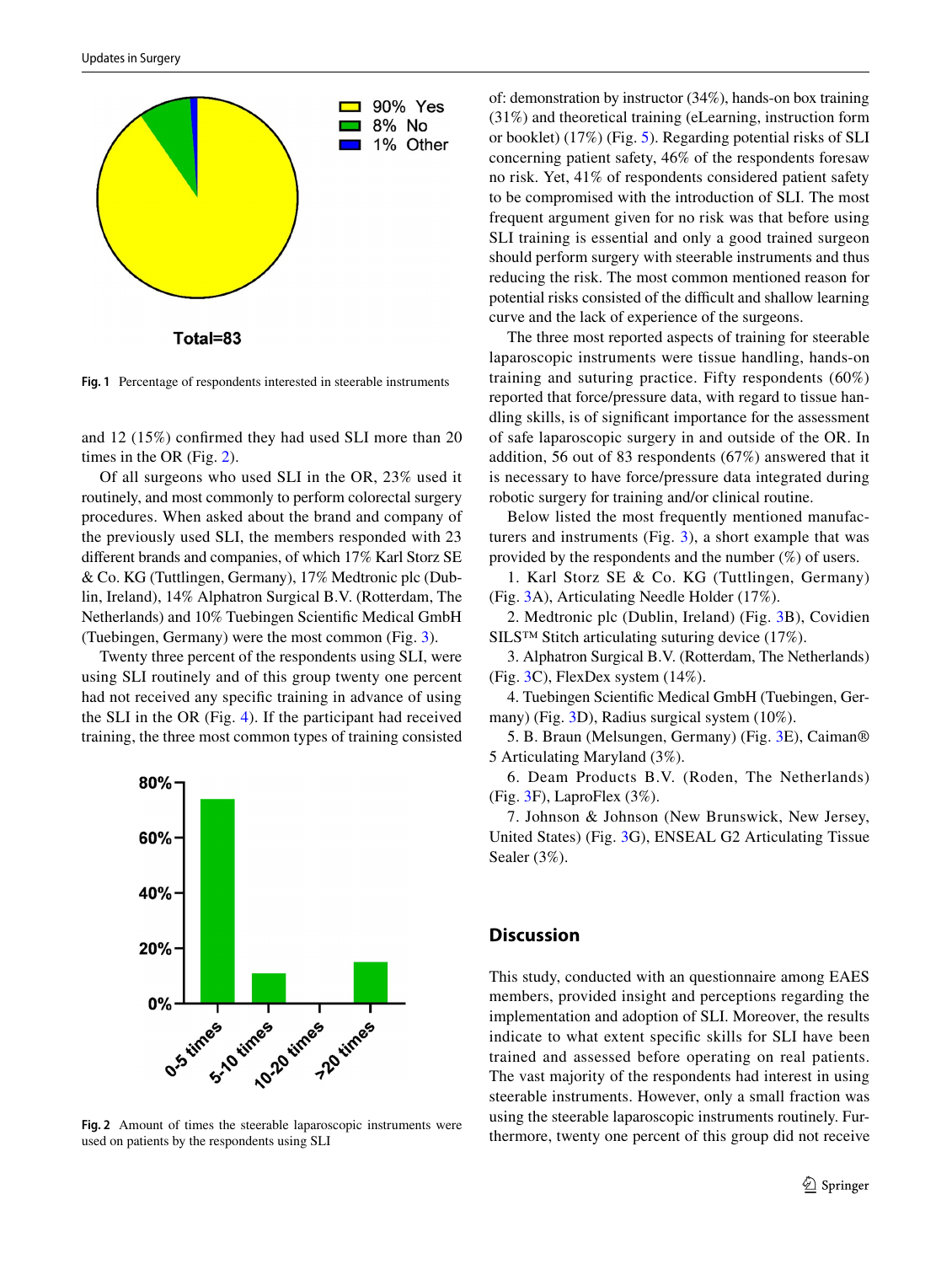<span id="page-3-0"></span>



<span id="page-3-1"></span>**Fig. 4** Percentage of members which had received prior training

any form of prior training regarding steerable laparoscopic instruments. The respondents that did receive training, replied that the training consisted mainly of demonstration by an instructor or hands-on box training.

The majority of responding EAES members raised concerns on risks for patient safety, due to a shallow learning curve and the inexperience of the surgeon, when introducing the use of SLI. With this in mind the respondents determined the three most important aspects of steerable laparoscopic instruments to be: safe tissue handling, hands-on training and suturing practice. Furthermore, there was consensus

<span id="page-3-2"></span>**Fig. 5** Types of received training before using the instrument without supervision in the OR on patients. Combination of options are possible

among the respondents on the use of force-based feedback on tissue handling skills and its importance for the assessment of safe laparoscopic surgery. This same consensus, regarding the force/pressure data, consists for robotic surgery training.

Previous studies have compared conventional and steerable laparoscopic instruments in performance, ergonomics, learning curve and (the lack of) training [\[15](#page-5-8), [18](#page-5-9), [27](#page-5-15), [28](#page-5-16)]. Santos et al. [[28\]](#page-5-16) compared two groups of medical students (*n* = 45) with one group receiving laparoscopic training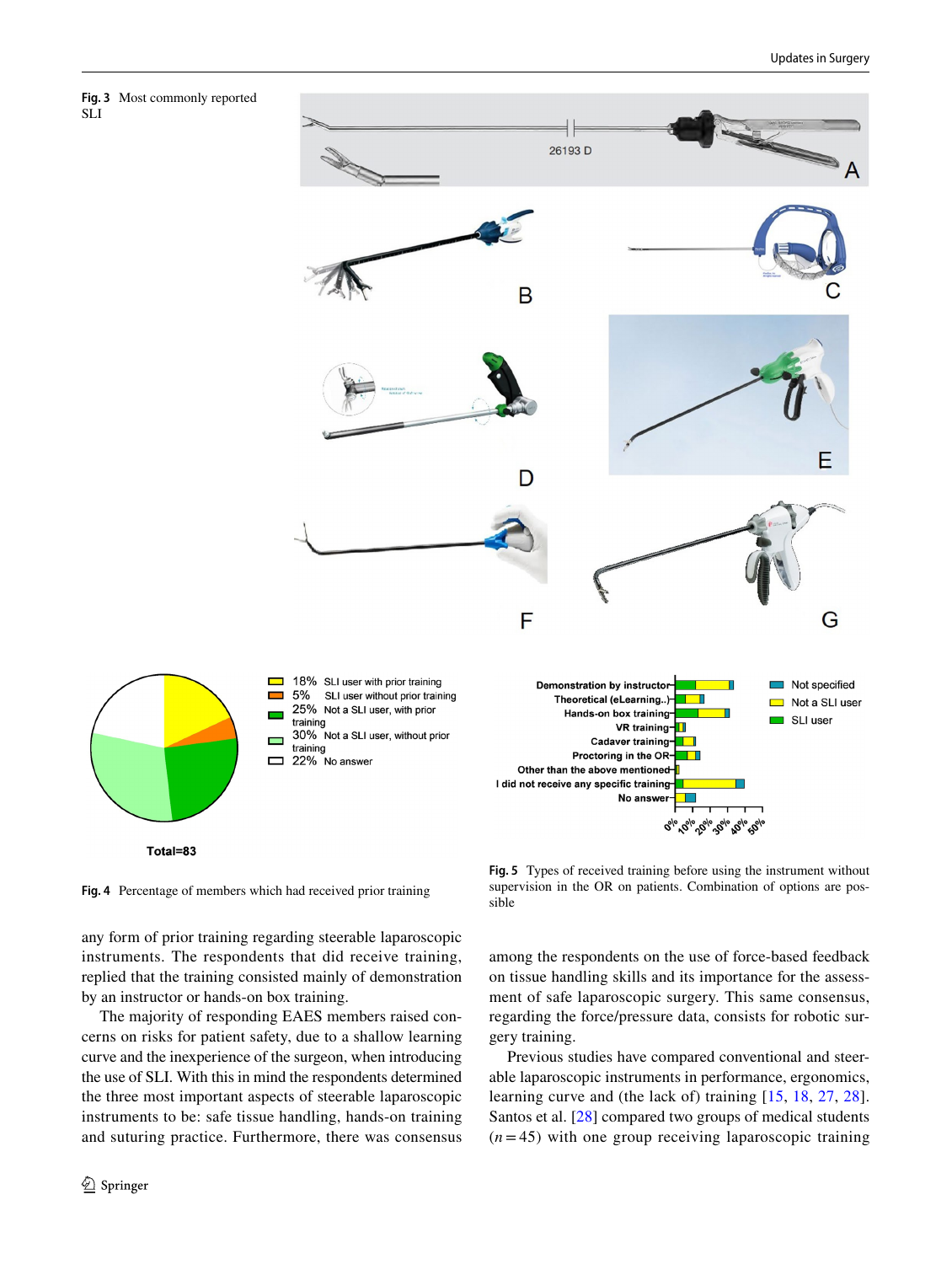with conventional instruments, and the other group receiving single-incision laparoscopy training with articulating instruments. The groups performed laparoscopic and single incision laparoscopic peg transfer and pattern cutting tasks. The learning curve for the articulating instruments was longer compared to conventional instruments and the performance with conventional instruments was superior. Besides, Uysal et al. (2020) [[27\]](#page-5-15) performed a randomized cross-over study with ffty laparoscopic novices comparing conventional and articulating laparoscopic instruments in completing the European training in basic laparoscopic urological skills (E-BLUS). The conventional laparoscopic instruments group had a better performance, with the longer learning curve of the articulating instruments being one of the possible reasons for this outcome. Corker et al. [\[18](#page-5-9)] compared articulating versus conventional instruments and also the combination of both instruments. This study consisted of three groups of surgeons with diferent combinations of instruments  $(n=21)$ : two articulating instruments, two conventional, and a combination of both. The groups performed a peg transfer task and a pattern-cutting task. The group with one articulating and one conventional laparoscopic instrument performed best in the peg transfer task. Finally, Sánchez-Margallo et al. [\[15](#page-5-8)] performed a study comparing six laparoscopic surgeons while using both conventional and a handheld motor-driven laparoscopic needle holder during three diferent suturing tasks. In this study, no signifcant differences were observed between the instruments regarding performance. However, the SLI did result in better outcomes with regards to ergonomics.

A limitation of this study is possible participation bias. EAES members who are more interested in SLI are more likely to participate in the survey, this also follows from the responses as ninety percent of the respondents was interested in SLI. Furthermore, a relatively small number of EAES members participated in the survey. A strength of this survey is the diversity in the country of origin of the respondents providing a variety in experience. Moreover, the respondents had experience with a large variety of SLI brands and, therefore, contributing to the survey with a more diverse experience.

Mainly driven by the large interest in SLI combined with an indicated uncertainty in the ability to safely control the instruments during complex surgical tasks as tissue manipulation or suturing, it is advisable to develop training initiatives for technical skills training and assessment specifc for SLI. This training should allow residents and surgeons to practice with any type of SLI in a realistic setting using for example a physical hands-on trainer to overcome the learning curve for these instruments. Based on our previous results [\[26](#page-5-14), [29,](#page-5-17) [30\]](#page-5-18) and based on the outcomes of this present study, the training system ideally provides objective performance feedback that refect safe tissue handling. Doing so, surgeons can train new specifc technical skills to control SLI. Adequate assessment of tissue interaction forces and unintentional errors at the end of training may reduce exerted forces and minimize tissue trauma when frst utilizing SLI in real patients. [[26,](#page-5-14) [30](#page-5-18), [31](#page-5-19)]

# **Conclusion**

Training and assessment of technical skills for safe use of steerable laparoscopic instruments is lacking. Despite the large interest in these instrument, there are limited training initiatives and few surgeons have been trained sufficiently. According to the responding EAES members in this study, hands-on box trainers must be used for training of specifc technical skills. Moreover, the respondents stressed the importance of objective force-based feedback to train safe handling of tissues before operating on real patients.

**Acknowledgements** The authors sincerely thank all responding surgeons for their contribution.

**Funding** Not applicable.

#### **Declarations**

**Conflict of interest** Drs. Sem Hardon, Masie Rahimi, Roelf Postema, Estelle Willuth, Yoav Mintz, Alberto Arezzo and Prof. Jenny Dankelman have no confict of interest or fnancial ties to disclose. Dr. Felix Nickel reports receiving travel support for conference participation as well as equipment provided for laparoscopic surgery courses by Karl Storz, Johnson & Johnson, Intuitive Surgical, Cambridge Medical Robotics, and Medtronic. Dr. ir. Tim Horeman is founder and shareholder of the TU-Delft MedTech startup Medishield Delft BV.

**Ethical approval** Not applicable.

**Research involving human participants and/or animals** Not applicable.

**Informed consent** Not applicable.

**Open Access** This article is licensed under a Creative Commons Attribution 4.0 International License, which permits use, sharing, adaptation, distribution and reproduction in any medium or format, as long as you give appropriate credit to the original author(s) and the source, provide a link to the Creative Commons licence, and indicate if changes were made. The images or other third party material in this article are included in the article's Creative Commons licence, unless indicated otherwise in a credit line to the material. If material is not included in the article's Creative Commons licence and your intended use is not permitted by statutory regulation or exceeds the permitted use, you will need to obtain permission directly from the copyright holder. To view a copy of this licence, visit<http://creativecommons.org/licenses/by/4.0/>.